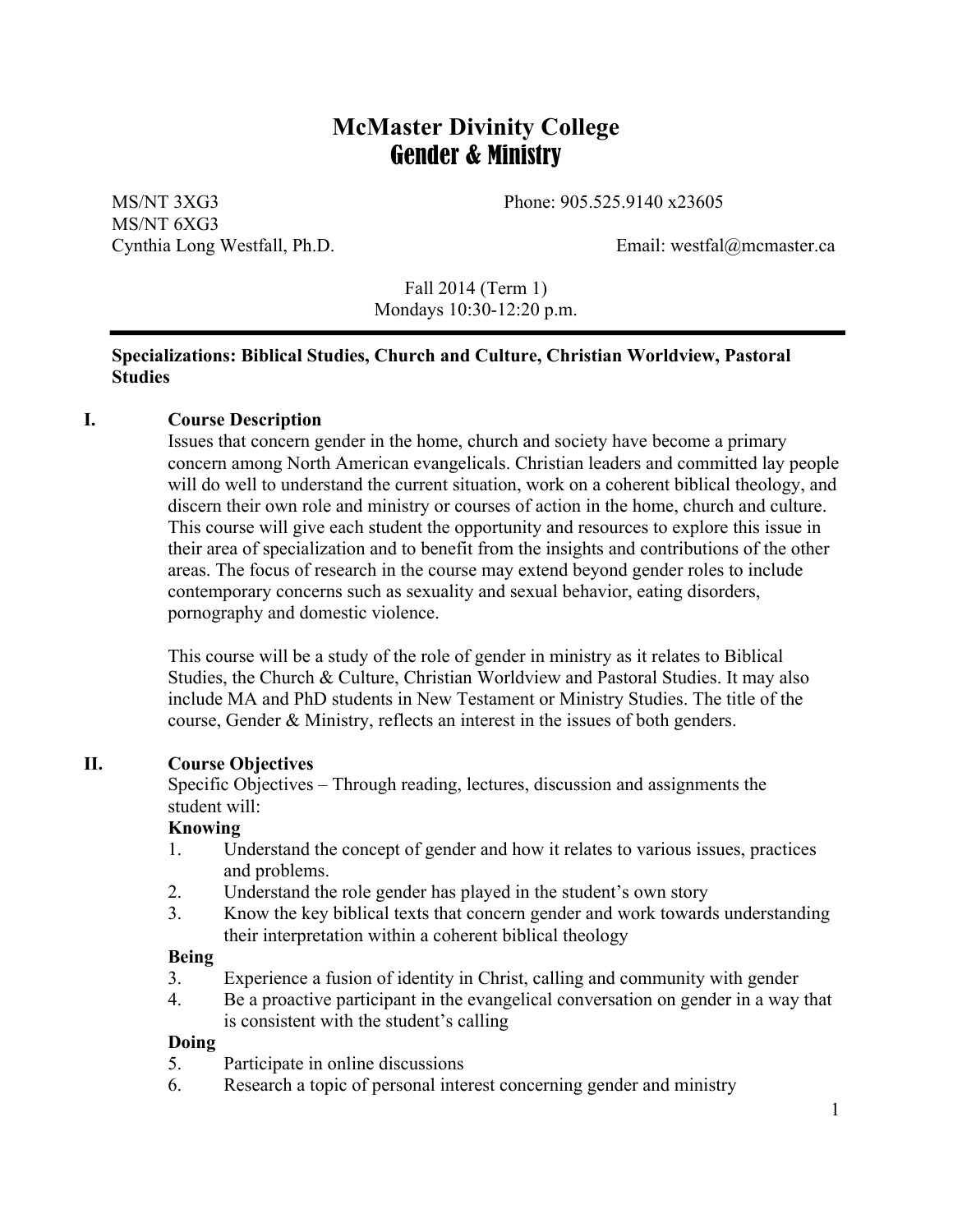- 7. Produce and present a portfolio project on gender in the area of specialization
- 8. Specific biblical engagement, application, exercise, realization, or practice

# **III. Course Requirements for Professional Students** (MS/NT 3XG3 BS, CC, PS,

- CW)
- A. Class Participation (10%)
	- 1. Student participation in interactive lectures and class and group discussions is essential and expected, based on your readings for the week and your life experience.
	- 2. Participation in weekly online discussions in Avenue to Learn: 2 entries per week. Each student who is enrolled in the course will receive in formation on Avenue to Learn by email.
- B. Reading  $(10\%)$

Dates and pages TBA.

- 1. Read the pages for the required reading prior to class on the assigned date, as well as any passage that will be covered when relevant. Be prepared to interact with the main issues in group discussions.
- 2. The student will be asked to summarize the percentage of reading that was completed and submit it by email
- C. Written Assignments
	- 1. Research Paper (30%)
		- a. Each student will write a research paper in a topic of special interest, or on a topic that equips them with the information to meet their goals for the course and for their specialization. **It will be due Friday, October 24 at midnight.** All submissions should be made by email to westfal@mcmaster.ca. Late papers lose  $1\%$ for 7 days, and then up to a maximum of 30% .
		- b. Length & style: It should be about 12-15 pages, excluding footnotes and bibliography. For all matters of style and form, consult the MDC Style Guide.
	- 2. Portfolio Project in the Area of Specialization  $(30\% + 5\%$  presentation) **Due Dec 1, 10:30 a.m.** Projects will be presented in class on Dec 1. Further instructions will be placed in the course DropBox. Recommended projects for each specialization are:
		- a. Explore the relationship between a biblical understanding of gender and cultural aspects which may include the home, church, and society in North American culture or other cultures (CC)
		- b. Write an exegetical paper on a crucial biblical text that concerns gender or research a biblical theology of gender (BS).
		- c. Examine the role of gender and the church through a detailed methodology utilizing a survey and interviews in the student's chosen denomination or tradition (PS).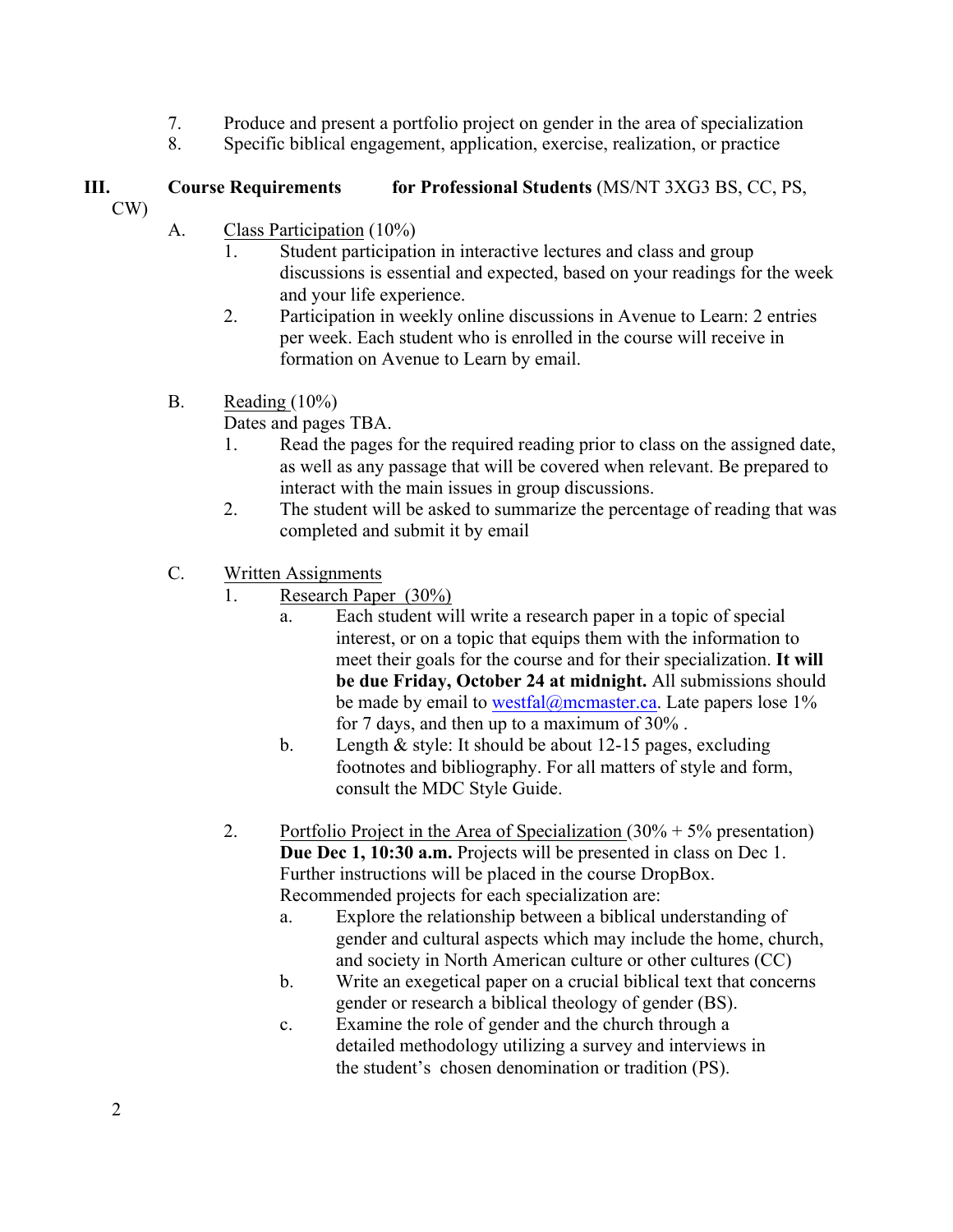- d. Develop a personal statement, theology  $\&$  plan that will form the student's theology of gender and plan to realize appropriate actions and goals (CW)
- D. Praxis  $(15\%)$ Determine with the professor a specific act that engages, applies, exercises, realizes, or practices a biblical concept that concerns gender.
- E. Grading Summary

| $\mathbf{I}$ . | Reading               | 10%   |
|----------------|-----------------------|-------|
| 2.             | Participation         | 10%   |
| 3.             | <b>Research Paper</b> | 30%   |
| 4.             | Portfolio Project     | 30%   |
| 5.             | Presentation          | $5\%$ |
|                |                       | 1.501 |

6. Praxis 15%

### **IV. Course Requirements for M.A. and Ph.D. Students** (MS/NT 6XG6)

This is a graduate research level course. It is assumed that students will perform as graduate research students to facilitate learning. Students will be expected to do suitable academic work outside of the classroom.

Successful completion of the course requires satisfactory completion of the course requirements. Failure to make a valid attempt to complete the requirements may constitute grounds for failure of the course.

A. Participation (10%)

The student is expected to come to class having prepared sufficiently to make a contribution to the topic of discussion and raise significant questions by reading primary and secondary material and by reading all seminar papers in advance. A general introduction to the course subject is required and a short bibliography is included for further reference; each student will want to build a more extensive bibliography.

B. Reading  $(10\%)$ 

Each student will read a total of 3,000 pages including the course readings and other sources on gender that are suitable and relevant for their program. The reading list is due to be submitted by email on midnight Dec 5 with a total page count.

- C. Written Assignments
	- 1. The student will write a research paper (5,000 words, excluding notes and bibliography) that is a suitable topic for their program (35%**)**
	- 2. A detailed syllabus and lecture outline for a college level course on gender related to your program (25%).

The professor assumes that students already know the basics about how to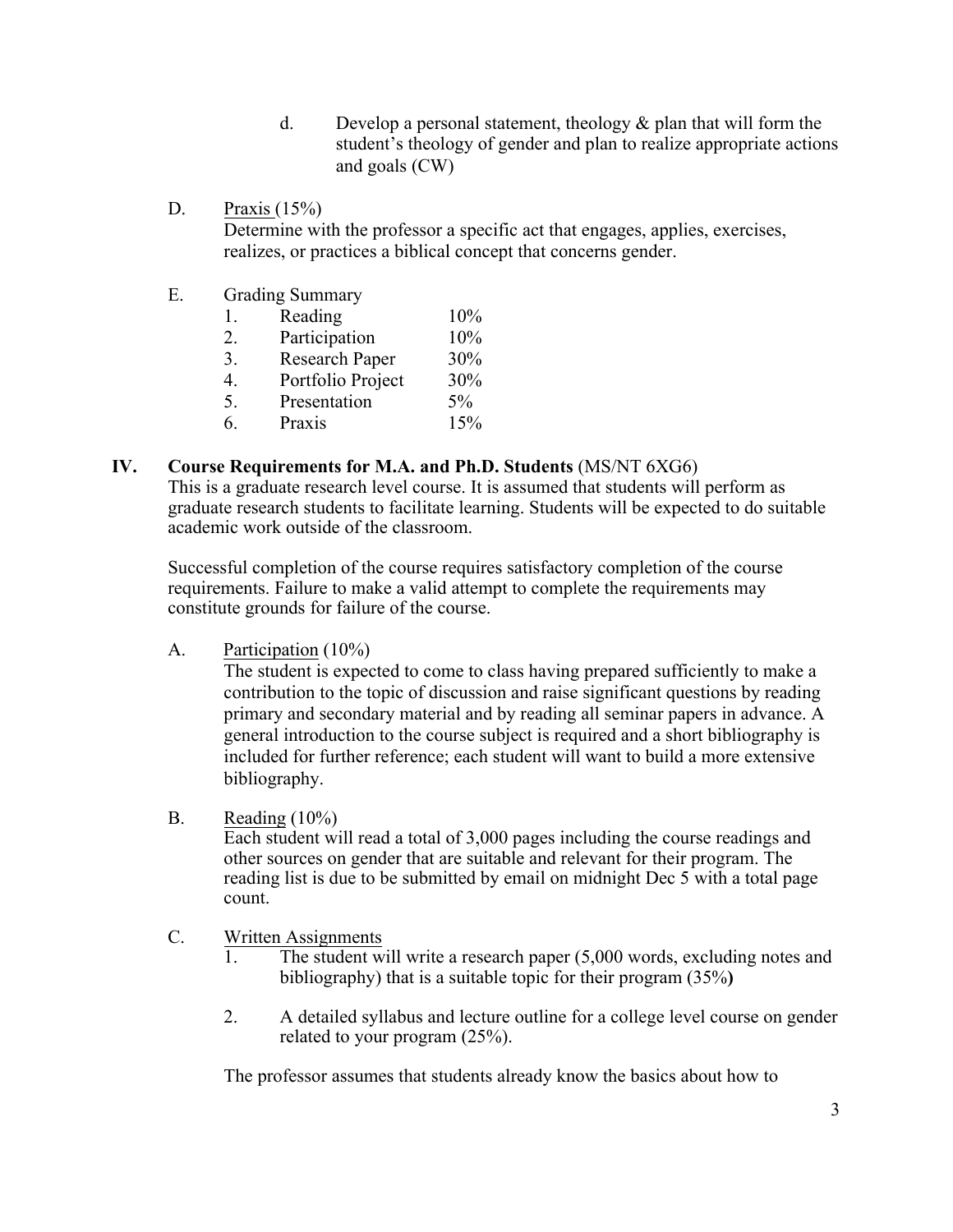research, write and orally present papers. However, we will work at further developing skills that are utilized in scholarly discourse and publication. Both content (research, analysis, organization of material) and presentation (mechanics and style) are important. Each student must utilize the MDC style guide. The general guidelines are that the paper should be 12 pt. font, double-spaced, with 1" margins and utilize footnotes (not endnotes). The paper should include a title page, numbering and a staple cover (not fancy). Each paper should include a formal introduction and conclusion as well as implications for contemporary hermeneutics and any applications for contemporary ministry.

**The paper is due in electronic form at midnight Friday, November 14.** A penalty of 1% will be subtracted from the paper's final grade for every day late for the first week and 4% every day following up to 30%. Extensions are not typically granted. In cases of serious illness, a doctor's note may be required to be given to the Registrar.

# **Syllabi are due December 1 at 10:30 a.m.**

D. Praxis (20%)

A further practical application of the study of gender determined by the professor and student such as teaching in class or at church

- E. Grading Summary
	- 1. Reading 10%
	- 2. Participation 10%
	- 3. Paper 35%
	- 4. Syllabus 25%
	- 5. Praxis 20%

# **IV. Textbooks and Materials**

### **A. Required**

- 1. Pierce, Ronald W. and Groothuis, Rebecca Merrill, eds. *Discovering Biblical Equality: Complementarity without Hierarchy*. Downers Grove, IL: InterVarsity, 2004.
- 2. Pope-Levison, Priscilla. *Sex, Gender and Christianity*. Eugene, OR: Wipf and Stock, 2012.
- 3. Westfall, Cynthia. *Paul and Gender*. Grand Rapids: Baker. Will probably be distributed in manuscript form

### **B. Recommended**

- 1. Storkey, Elaine. *Origins of Difference*. Grand Rapids, MI: Baker, 2001.
- 2. Van Leeuwen, Mary. *My Brother's Keeper: What the Social Sciences Do (and Don't) Tell Us about Masculinity* (Downers Grove, IL: InterVarsity, 2002).
- 3. Webb, William J. *Slaves, Women & Homosexuals: Exploring the Hermeneutics of Cultural Analysis.* Downers Grove, IL: InterVarsity, 2001.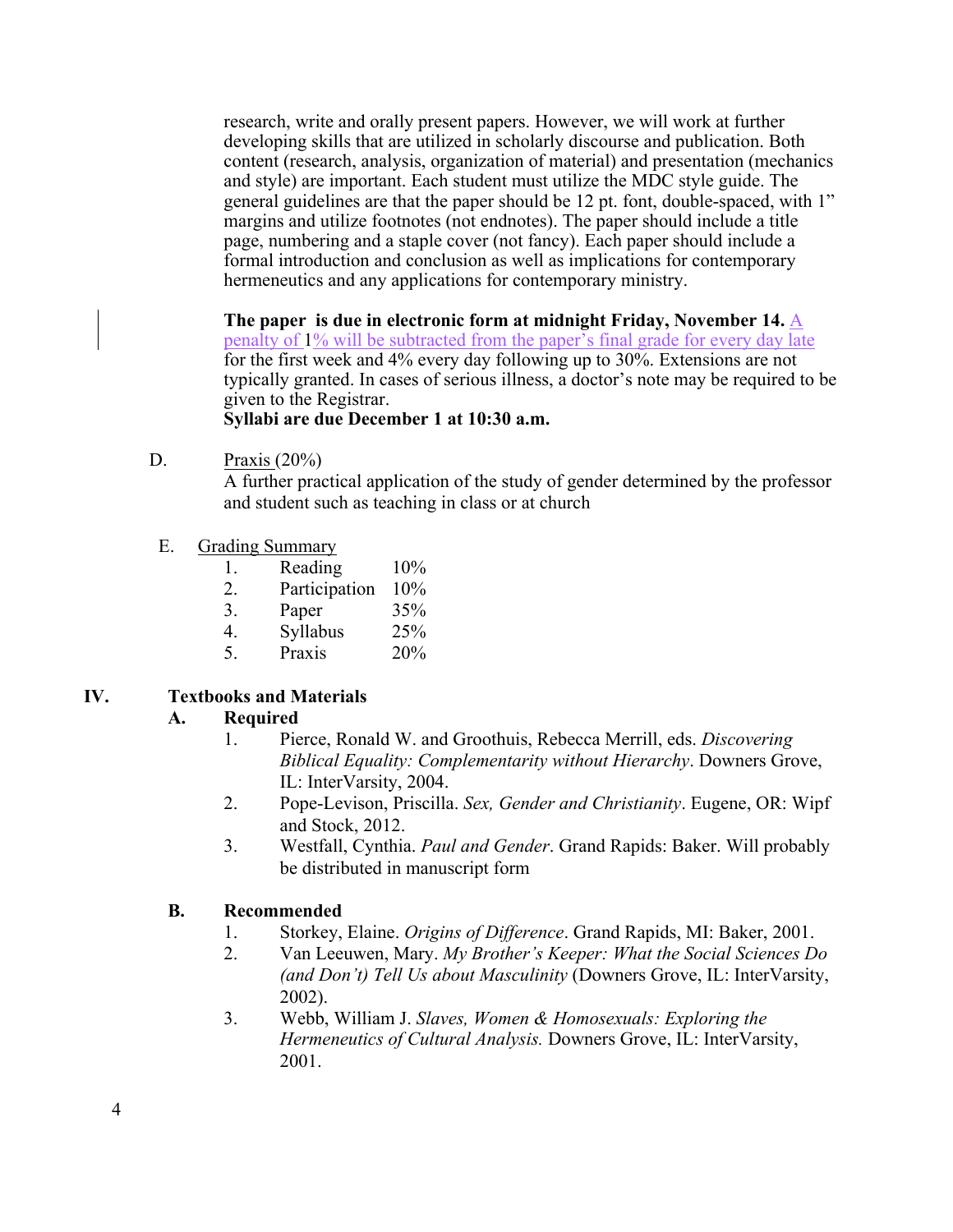# **C. Textbook Purchase**

All required textbooks for this class are available from the College's book service, READ On Bookstore, Room 217A, McMaster Divinity College. Texts may be purchased on the first day of class. For advance purchase, you may contact READ On Bookstores, 195 The West Mall, Suite 414, Etobicoke, ON M9C 5K1: phone 416.622.0655 x308; fax 416.622.2308; email books@readon.ca. Other book services may also carry the texts.

# **D. Additional Materials**

- 1. Handouts for lectures and class discussion will be made available during class and/or online.
- 2. Procedures and guidelines for assignments will be given in class and/or online.

# **V. Classroom Behaviour**

# **A. Attendance**

- 1. Students should be on time to class or be prepared to offer an explanation to the professor.
- 2. Students are expected to stay for the entire class session, unless arranged in advance.

# **B. Participation**

- 1. Please respect the opinions of others without disrespect or ridicule, even if you do not agree with them. However, feel free to respond logically and critically in an orderly manner.
- 2. Students are not expected to be doing work on any other subject except that which is appropriate in the course outline.
- 3. Students are not to carry on off-topic conversations in class.
- 4. Students are not to use the internet, check email or utilize other electronic devices except what is appropriate in the course work.
- 5. Students may eat or drink in class if they do not distract others and they clean up their desks.

Students who fail to respect these guidelines will be dismissed from the class with consequences.

# **VI. MDC Policies**

### A. **Academic Honesty**

Academic dishonesty is a serious offence that may take any number of forms, including plagiarism, the submission of work that is not one's own or for which previous credit has been obtained, and/or unauthorized collaboration with other students. Academic dishonesty can result in severe consequences, e.g., failure of the assignment, failure of the course, a notation on one's academic transcript, and/or suspension or expulsion from the College.

Students are responsible for understanding what constitutes academic dishonesty.